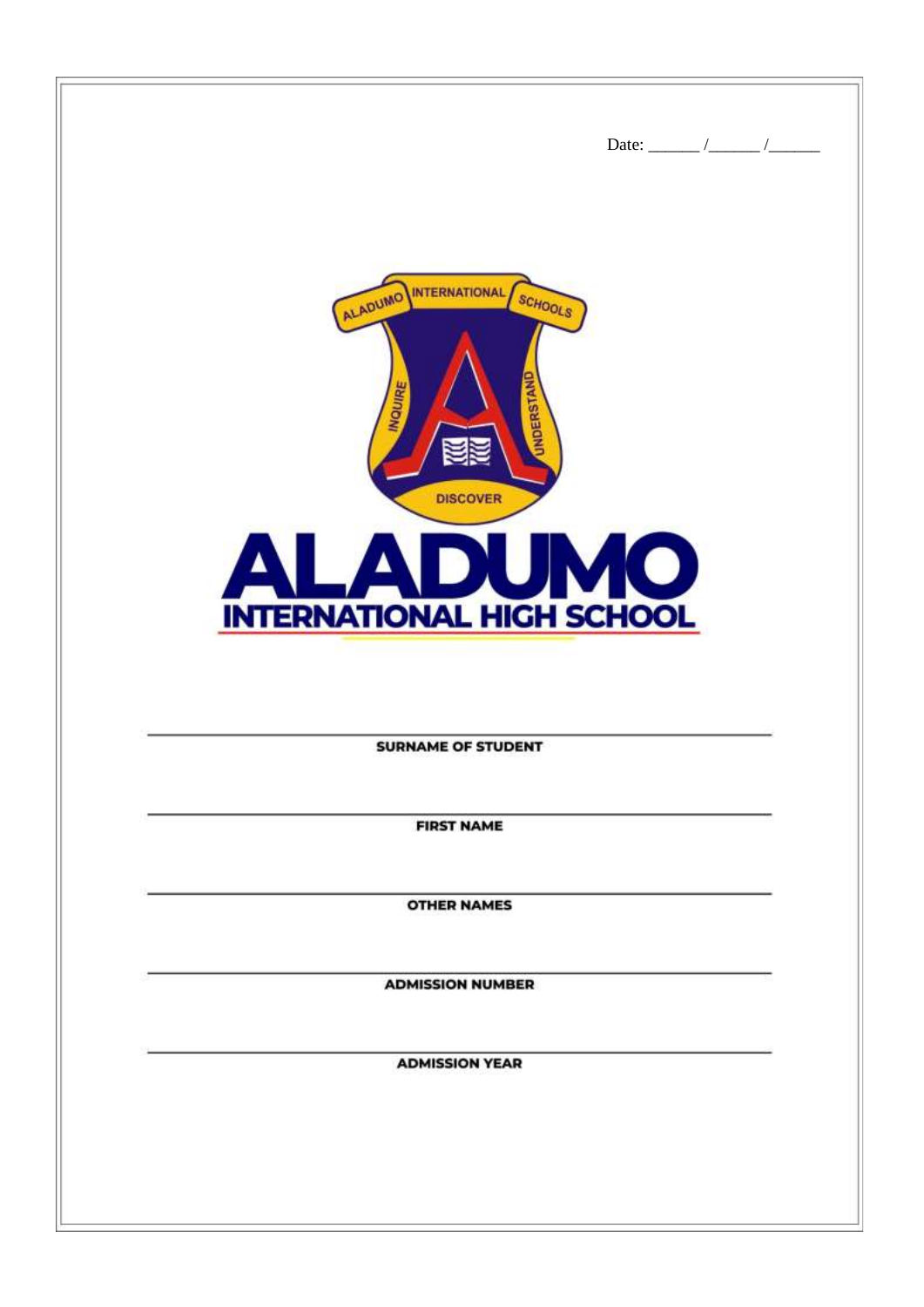|                                    | NTERNATIONAL<br><b>ADMISSION ACCEPTANCE / ACKNOWLEDGMENT FORM</b>                                                                                                                                                                                                                                                                                                                                                                                                                                                                                                 |
|------------------------------------|-------------------------------------------------------------------------------------------------------------------------------------------------------------------------------------------------------------------------------------------------------------------------------------------------------------------------------------------------------------------------------------------------------------------------------------------------------------------------------------------------------------------------------------------------------------------|
|                                    | (SURNAME OF PARENT/GUARDIAN)                                                                                                                                                                                                                                                                                                                                                                                                                                                                                                                                      |
| (FIRST NAME)                       | (OTHER NAME(S)                                                                                                                                                                                                                                                                                                                                                                                                                                                                                                                                                    |
|                                    |                                                                                                                                                                                                                                                                                                                                                                                                                                                                                                                                                                   |
|                                    |                                                                                                                                                                                                                                                                                                                                                                                                                                                                                                                                                                   |
|                                    |                                                                                                                                                                                                                                                                                                                                                                                                                                                                                                                                                                   |
|                                    |                                                                                                                                                                                                                                                                                                                                                                                                                                                                                                                                                                   |
| I DO NOT ACCEPT<br><b>I ACCEPT</b> | THE OFFER OF ADMISSION AWARDED TO                                                                                                                                                                                                                                                                                                                                                                                                                                                                                                                                 |
|                                    | (SURNAME)                                                                                                                                                                                                                                                                                                                                                                                                                                                                                                                                                         |
|                                    |                                                                                                                                                                                                                                                                                                                                                                                                                                                                                                                                                                   |
| (FIRST NAME)                       | (OTHER NAME(S)<br>I HEREBY DECLARE THAT I AGREE WITH THE TERMS AND CONDITIONS OF THE ENROLMENT AT ALADUMO<br>INTERNATIONAL HIGH SCHOOL AS STIPULATED IN THE SCHOOL PROSPECTUS / RULES AND REGULATIONS. I AGREE<br>TO ABIDE FULLY BY THE SCHOOL RULES AND I WILL ENCOURAGE MY / OUR CHILD(REN) TO DO SO AS WE<br>SUPPORT FULLY THE SCHOOL'S DRIVE FOR GOOD DISCIPLINE AND ACADEMIC ACHIEVEMENT. ALL PARENTS,<br>GUARDIANS, LEGAL REPRESENTATIVES, STAFF AND CONCERNED STAKEHOLDERS ARE ENCOURAGED TO<br>PROCURE A COPY OF THE STUDENTS' HANDBOOK FOR PERSONAL USE. |
| (PARENT'S / GUARDIAN'S SIGNATURE)  | <b>DATE</b>                                                                                                                                                                                                                                                                                                                                                                                                                                                                                                                                                       |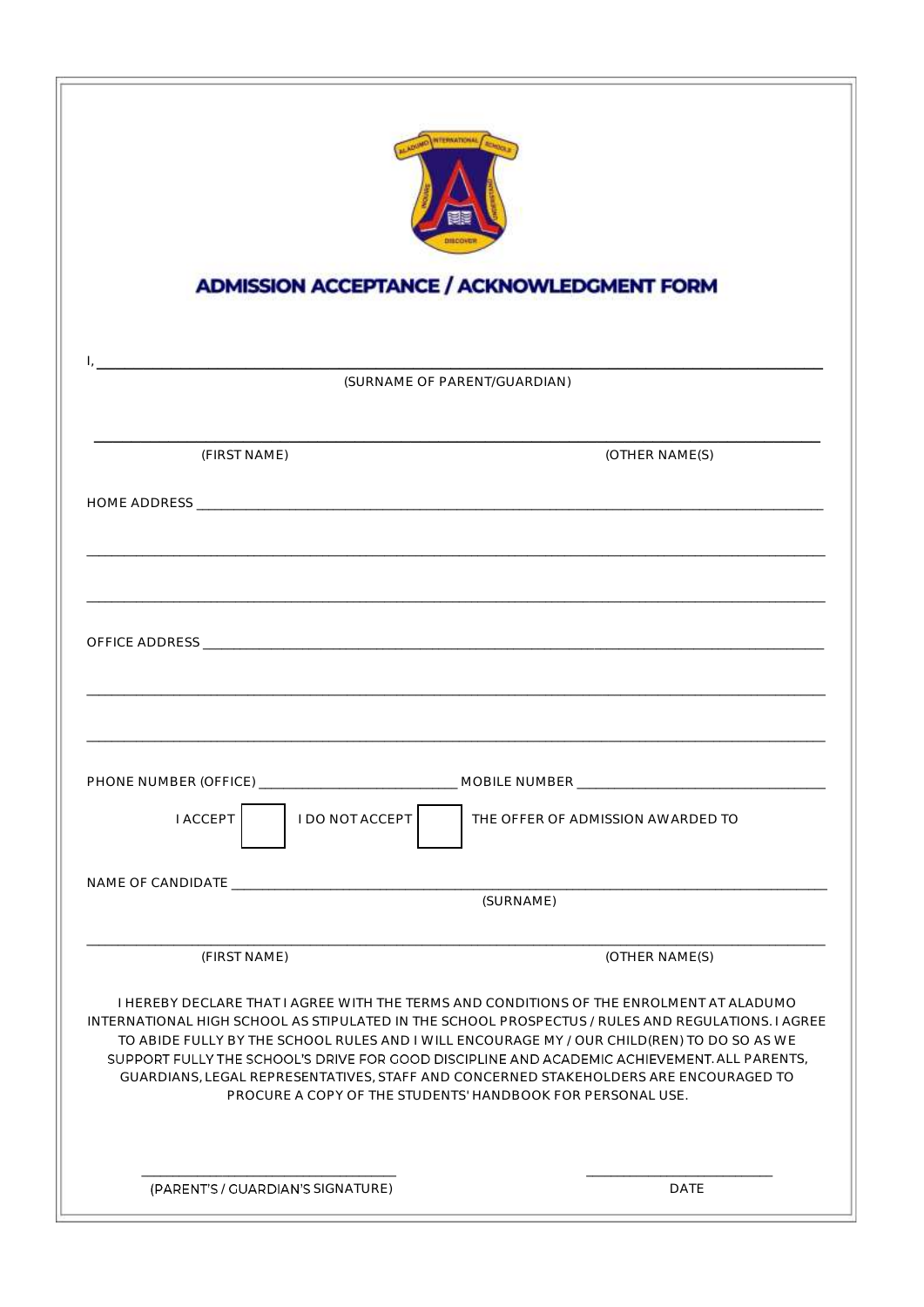|                                          |                                                                 | <b>GUARDIAN'S DETAILS</b>        |                                                                                                                                                        |
|------------------------------------------|-----------------------------------------------------------------|----------------------------------|--------------------------------------------------------------------------------------------------------------------------------------------------------|
| Fix Guardian's<br>Passport Photo<br>Here |                                                                 |                                  | Fix Guardian's<br>Passport Photo<br>Here                                                                                                               |
| (SURNAME)                                |                                                                 | (FIRST NAME)                     | (OTHER NAME)                                                                                                                                           |
|                                          |                                                                 | (GUARDIAN'S RESIDENTIAL ADDRESS) |                                                                                                                                                        |
|                                          |                                                                 |                                  |                                                                                                                                                        |
|                                          |                                                                 | (GUARDIAN'S MAILING ADDRESS)     |                                                                                                                                                        |
|                                          |                                                                 |                                  |                                                                                                                                                        |
|                                          | (GUARDIAN'S CORRECT EMAIL ADDRESS IN LOWER CASE (SMALL LETTERS) |                                  |                                                                                                                                                        |
|                                          |                                                                 |                                  |                                                                                                                                                        |
| (GUARDIAN'S PHONE CONTACT)               |                                                                 |                                  | (GUARDIAN'S OCCUPATION)                                                                                                                                |
|                                          |                                                                 |                                  |                                                                                                                                                        |
|                                          |                                                                 |                                  | (DRIVERS' LICENSE / INTERNATIONAL PASSPORT / OFFICE I.D.)                                                                                              |
|                                          |                                                                 |                                  |                                                                                                                                                        |
|                                          |                                                                 |                                  | (DRIVERS' LICENSE / INTERNATIONAL PASSPORT NUMBER / OFFICE I.D.)                                                                                       |
|                                          | NOTE: THE GUARDIAN ACTS IN PLACE OF THE PARENT OF A STUDENT.    |                                  | PLEASE ENSURE THAT THE GUARDIAN'S NAME IS THE NAME ON THE STUDENT'S MEDICAL FORM.<br>A STUDENT MAY HAVE MORE THAN ONE GUARDIAN, BUT NOT MORE THAN TWO. |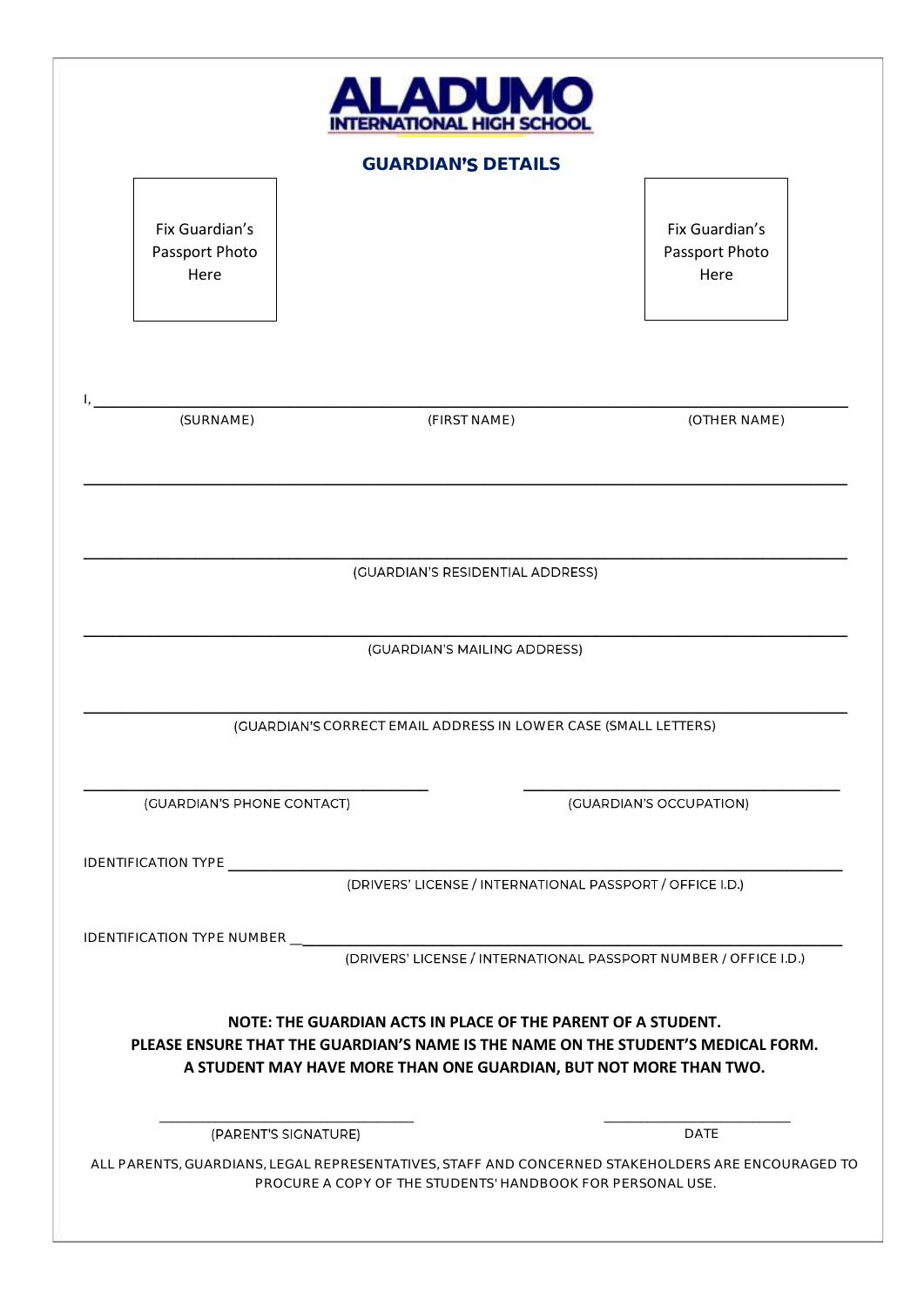|                                         | PERSON AUTHORISED                                                                 |                                                             |
|-----------------------------------------|-----------------------------------------------------------------------------------|-------------------------------------------------------------|
|                                         | TO PICK UP STUDENT                                                                |                                                             |
| Fix Student's<br>Passport Photo<br>Here |                                                                                   | <b>Fix Authorized</b><br>Person's<br>Passport Photo<br>Here |
|                                         | (NAME OF PARENT / GUARDIAN)                                                       |                                                             |
|                                         | (PARENT'S MOBILE NUMBER / CORRECT EMAIL ADDRESS IN LOWER CASE (SMALL LETTERS)     |                                                             |
|                                         | (NAME OF STUDENT)                                                                 |                                                             |
|                                         |                                                                                   | (CLASS)                                                     |
|                                         | STATE BELOW THE NAME OF THE PERSON AUTHORISED BY YOU TO PICK UP YOUR CHILD / WARD |                                                             |
| (SURNAME)                               | (FIRST NAME)                                                                      | (OTHER NAME)                                                |
|                                         | KINDLY ENSURE THAT THE PERSON HAS A MEANS OF PERSONAL IDENTIFICATION              |                                                             |
|                                         |                                                                                   |                                                             |
|                                         | (DRIVERS' LICENSE / INTERNATIONAL PASSPORT / OFFICE I.D.)                         |                                                             |
|                                         | (DRIVERS' LICENSE / INTERNATIONAL PASSPORT NUMBER / OFFICE I.D.)                  |                                                             |
|                                         |                                                                                   |                                                             |
|                                         |                                                                                   |                                                             |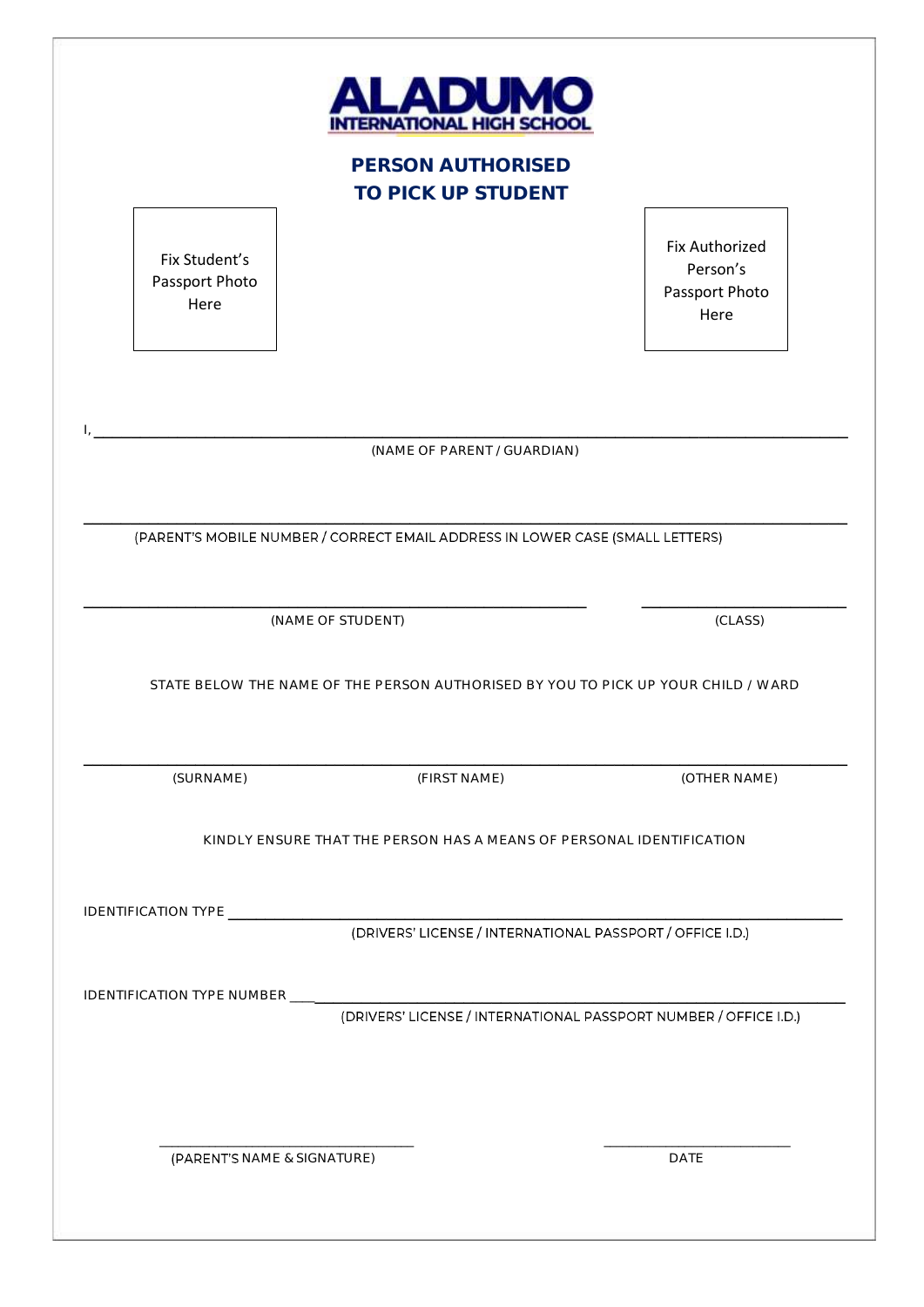| <b>DU.</b>               |  |
|--------------------------|--|
| ITERNATIONAL HIGH SCHOOL |  |

### **PARENT'S CONSENT / UNDERTAKING**

\_\_\_\_\_\_\_\_\_\_\_\_\_\_\_\_\_\_\_\_\_\_\_\_\_\_\_\_\_\_\_\_\_\_\_\_\_\_\_\_\_\_\_\_\_\_\_\_\_\_\_\_\_\_\_\_\_\_\_\_\_\_\_\_\_\_\_\_\_\_\_\_\_\_\_\_\_\_\_\_\_\_ (NAME OF PARENT / GUARDIAN)

\_\_\_\_\_\_\_\_\_\_\_\_\_\_\_\_\_\_\_\_\_\_\_\_\_\_\_\_\_\_\_\_\_\_\_\_\_\_\_\_\_\_\_\_\_\_\_\_\_\_\_\_\_\_\_\_\_\_\_\_\_\_\_\_\_\_\_\_\_\_\_\_\_\_\_\_\_\_\_\_\_\_

\_\_\_\_\_\_\_\_\_\_\_\_\_\_\_\_\_\_\_\_\_\_\_\_\_\_\_\_\_\_\_\_\_\_\_\_\_\_\_\_\_\_\_\_\_\_\_\_\_\_\_\_\_\_\_\_\_\_\_\_\_\_\_\_\_\_\_\_\_\_\_\_\_\_\_\_\_\_\_\_\_\_

(FIRST NAME) (OTHER NAME(S)

(PHONE NUMBER (HOME) (PHONE NUMBER (WORK)

(STUDENT'S FIRST NAME)

\_\_\_\_\_\_\_\_\_\_\_\_\_\_\_\_\_\_\_\_\_\_\_\_\_\_\_\_\_\_\_\_\_\_\_\_\_\_\_\_\_\_\_\_\_\_\_\_\_\_\_\_\_\_\_\_\_\_\_\_\_\_\_\_\_\_\_\_\_\_\_\_\_\_\_\_\_\_\_\_\_\_ (OTHER NAME)

(RELATIONSHIP TO STUDENT)

I HEREBY CONSENT AND UNDERTAKE TO FULFIL THE FOLLOWING CONDITONS IN THE COURSE OF MY CHILD'S EDUCATION AT ALADUMO INTERNATIONAL HIGH SCHOOL.

- 1. I SHALL PAY HIS / HER FEES PROMPTLY ON OR BEFORE THE AGREED / STIPULATED DATE.
- 2. I PROMISE TO COMPENSATE THE SCHOOL FOR ANY LOSS OR DAMAGE TO SCHOOL PROPERTY BROUGHT ABOUT BY THE ACTION OF MY CHILD.
- 3. I SHALL REIMBURSE THE SCHOOL FOR MEDICAL EXPENSES INCURED BY MY CHILD IN REFERRED CASES BY THE SCHOOL NURSE.
- 4. I HEREBY GRANT PERMISSION TO MY CHILD / WARD TO ATTEND PROGRAMMES AND EXTRA-CURRICULAR ACTIVITIES OF ALADUMO INTERNATIONAL HIGH SCHOOL WITHIN AND OUTSIDE THE SCHOOL ENVIRONMENT. THESE INCLUDE EXCURSIONS, SPORTING EVENTS / COMPETITIONS, RELIGIOUS EVENTS, CONFERENCES, AND OTHER EDUCATIONAL ACTIVITIES.
- 5. I SHALL ENDAEVOUR TO HONOUR INVITATIONS BY THE SCHOOL.
- 6. I SHALL COOPERATE WITH THE SCHOOL AUTHORITIES IN THE IMPLEMENTATION OF THE SCHOOL RULES AND REGULATIONS.
- 7. I CERTIFY THAT IN CASE OF EMERGENCY, WHEN I CANNOT BE CONTACTED AND A QUALIFIED MEDICAL DOCTOR ADVISES THE PRINCIPAL THAT AN URGENT OPERATION IS NECESSARY, I GIVE PERMISSION FOR SUCH OPERATION TO BE PERFORMED ON, AND ANAESTHETICS ADMINISTERED TO MY CHILD. I LEAVE THE EXTENT OF THE OPERATION TO THE DISCRETION OF THE SURGEON.

 $\overline{\phantom{a}}$  , and the contribution of the contribution of the contribution of the contribution of the contribution of the contribution of the contribution of the contribution of the contribution of the contribution of the

8. I SHALL PARTICIPATE ACTIVELY IN THE SCHOOL'S PTA (PARENT TEACHER ASSOCIATION).

(PARENT'S / GUARDIAN'S SIGNATURE)

**DATE**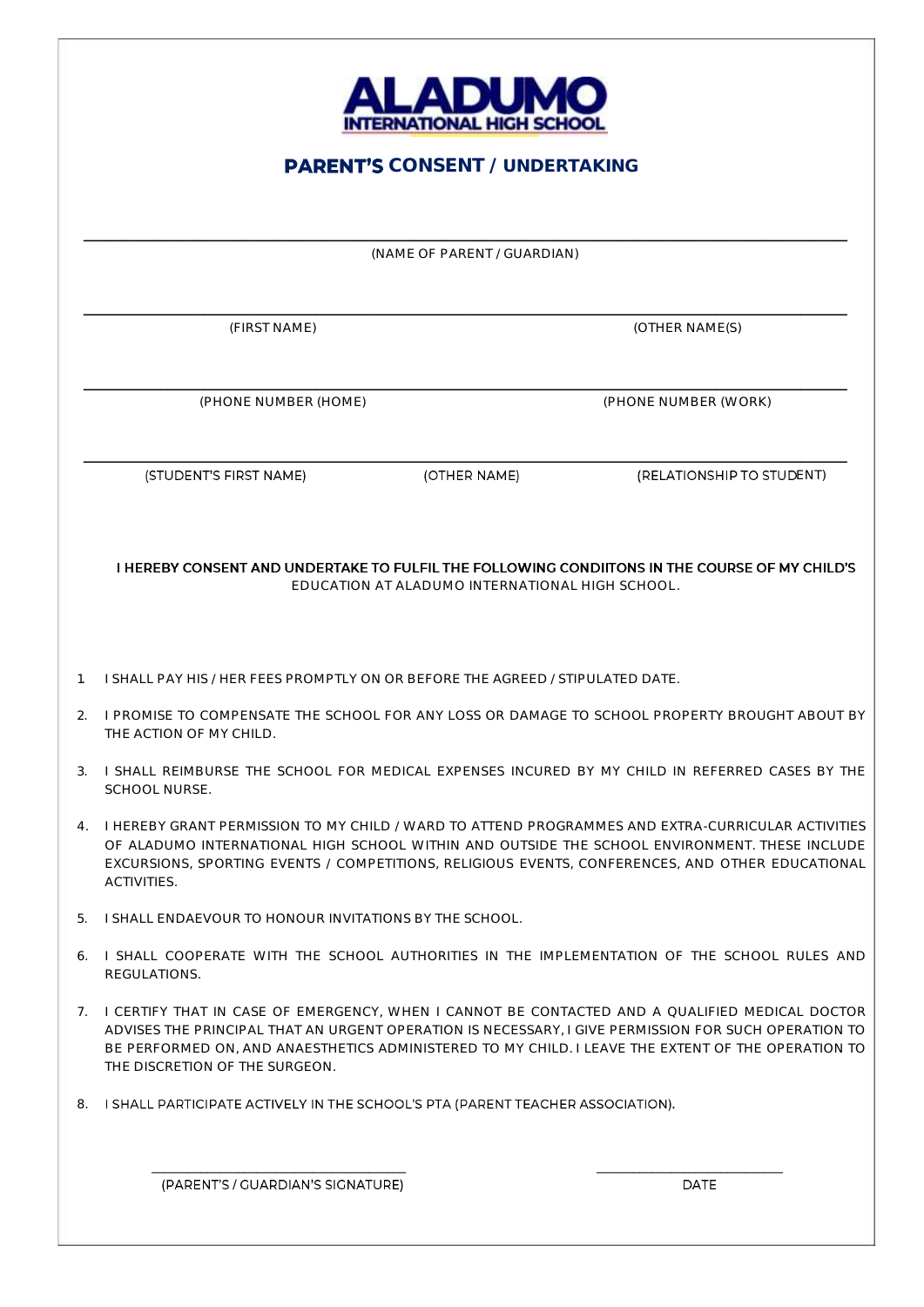

## **STUDENT'S MEDICAL / HEALTH RECORD FORM 1**

### **HEALTH ASSESSMENT TO BE COMPLETED BY PARENT(S) / GUARDIAN(S)**

IN RESPECT OF YOUR CHILD'S ADMISSION TO ALADUMO INTERNATIONAL HIGH SCHOOL, YOU ARE REQUIRED TO SUBMIT A RECORD OF A PHYSICAL EXAMINATION BY A PHYSICIAN OR A CERTIFIED NURSE / MEDICAL PRACTITIONER COMPLETED NOT EARLIER THAN THREE (3) MONTHS BEFORE ENROLMENT, EXCEPT IN CASES OF CONTRAINDICATIONS. EVIDENCE OF IMMUNIZATION AGAINST COMMON CHILDHOOD DISEASES IS REQUIRED FOR ALL STUDENTS.

STUDENTS MAY ALSO BE EXEMPTED FROM IMMUNIZATION REQUIREMENTS IF A PHYSICIAN CERTIFIES THAT THERE ARE MEDICAL CONTRAINDICATIONS. IN ORDER TO ASSIST YOUR CHILD IN GAINING THE BEST FROM HIS/HER EDUCATOINAL EXPERIENCE, PLEASE COMPLETE PART 1 OF THIS HEALTH FORM. PART 2 MUST BE COMPLETED BY YOUR PHYSICIAN OR A MEDICAL PRACTITIONER.

THE FOLLOWING INFORMATION SHOULD BE COMPLETED WITH THE GREATEST INTEGRITY FOR THIS IS VITAL FOR THE WELLBEING OF YOUR CHILD WHILE ON BOARD.

\_\_\_\_\_\_\_\_\_\_\_\_\_\_\_\_\_\_\_\_\_\_\_\_\_\_\_\_\_\_\_\_\_\_\_\_\_\_\_\_\_\_\_\_\_\_\_\_\_\_ \_\_\_\_\_\_\_\_\_\_\_\_\_\_\_\_\_\_\_\_\_\_\_\_\_\_\_\_\_\_

\_\_\_\_\_\_\_\_\_\_\_\_\_\_\_\_\_\_\_\_\_\_\_\_\_\_\_\_\_\_\_\_\_\_\_\_\_\_\_\_\_\_\_\_\_\_\_\_\_\_ \_\_\_\_\_\_\_\_\_\_\_\_\_\_\_\_\_\_\_\_\_\_\_\_\_\_\_\_\_\_

(SURNAME OF STUDENT) THE STUDENT OF STUDENT ASSESSMENT OF STUDENT ASSESSMENT OF STUDENT ASSESSMENT OF STUDENT ASSESSMENT OF STUDENT ASSESSMENT OF STUDENT ASSESSMENT OF STUDIES OF STUDENT ASSESSMENT OF STUDIES OF STUDIES OF

(OTHER NAME) DATE OF BIRTH

\_\_\_\_\_\_\_\_\_\_\_\_\_\_\_\_\_\_\_\_\_\_\_\_\_\_\_\_\_\_\_\_\_\_\_\_\_\_\_\_\_\_\_\_\_\_\_\_\_\_\_\_\_\_\_\_\_\_\_\_\_\_\_\_\_\_\_\_\_\_\_\_\_\_\_\_\_\_\_\_\_\_\_\_\_\_\_\_\_\_\_\_\_\_\_\_\_\_\_\_\_\_\_\_\_\_\_ (PHYSICIAN / MEDICAL PRACTITIONER'S NAME AND ADDRESS

\_\_\_\_\_\_\_\_\_\_\_\_\_\_\_\_\_\_\_\_\_\_\_\_\_\_\_\_\_\_\_\_\_\_\_\_\_\_\_\_\_\_\_\_\_\_\_\_\_\_\_\_\_\_\_\_\_\_\_\_\_\_\_\_\_\_\_\_\_\_\_\_\_\_\_\_\_\_\_\_\_\_\_\_\_\_\_\_\_\_\_\_\_\_\_\_\_\_\_\_\_\_\_\_\_\_\_ OTHER SOURCE(S) FROM WHICH THE STUDENT RECEIVES HEALTH CARE. (IF NONE, WRITE 'NONE')

|                                       | <b>YES</b> | <b>NO</b> | <b>DETAILS (IF ANY)</b> |
|---------------------------------------|------------|-----------|-------------------------|
| <b>INDICATIONS</b>                    |            |           |                         |
| Allergies (Drugs, Food, Insects)      |            |           |                         |
| Asthma                                |            |           |                         |
| <b>Behaviour or Emotional Problem</b> |            |           |                         |
| <b>Birth Defects</b>                  |            |           |                         |
| <b>Bladder Problem</b>                |            |           |                         |
| <b>Bleeding Problems</b>              |            |           |                         |
| <b>Bowel Problems</b>                 |            |           |                         |
| Cerebral palsy                        |            |           |                         |
| Concussion (Head Injury)              |            |           |                         |
| <b>Diabetes</b>                       |            |           |                         |
| Ear Problem or Deafness               |            |           |                         |
| Eye or Vision Problem                 |            |           |                         |
| <b>Heart Problems</b>                 |            |           |                         |
| Lead Poisoning                        |            |           |                         |
| Meningitis                            |            |           |                         |
| Prematurity                           |            |           |                         |
| Seizures                              |            |           |                         |
| Sickle Cell Disease                   |            |           |                         |
| Speech Problem                        |            |           |                         |
| Surgery                               |            |           |                         |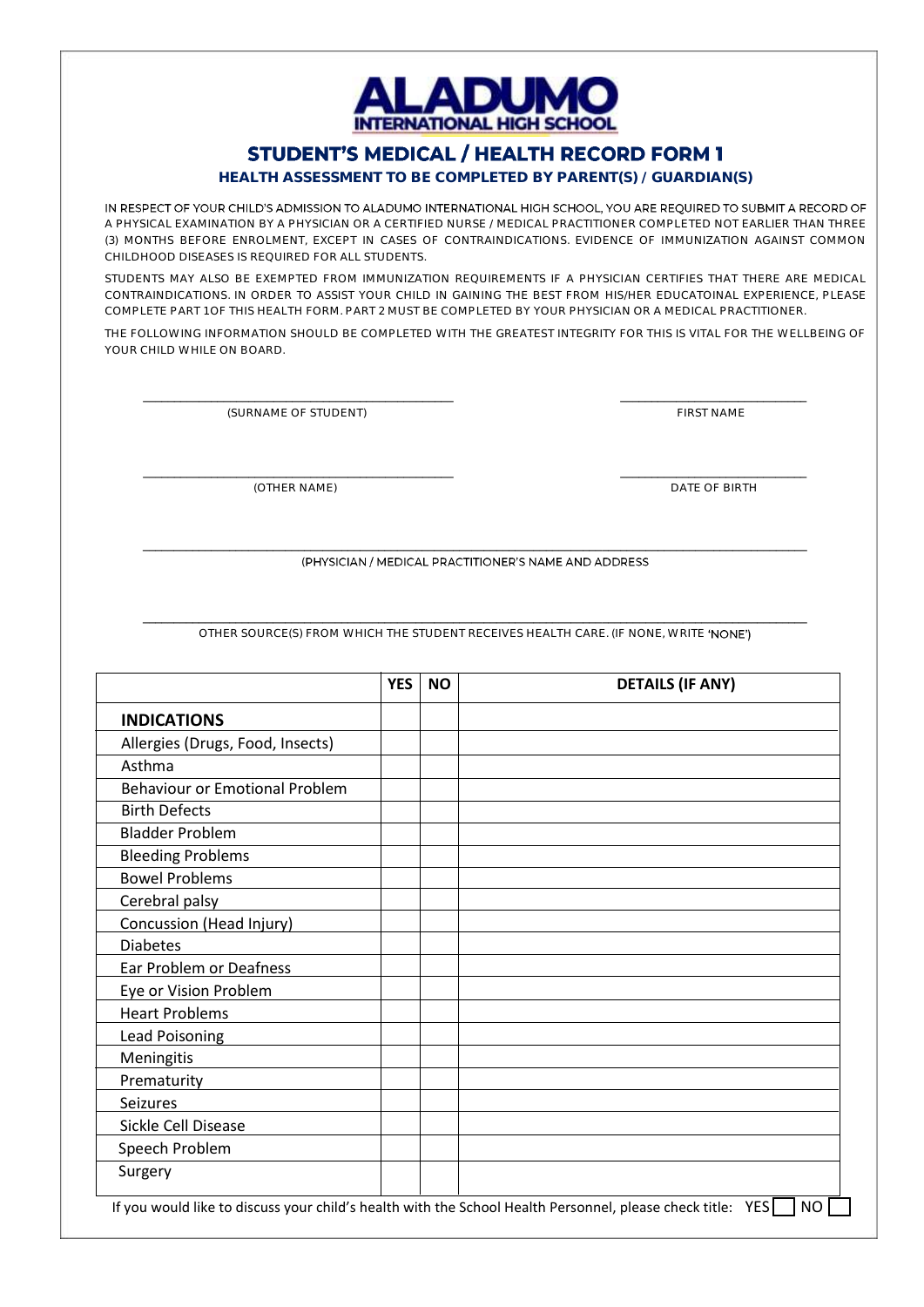

# **STUDENT'S MEDICAL / HEALTH RECORD FORM 2**

**HEALTH ASSESSMENT TO BE COMPLETED BY PHYSICIAN / MEDICAL PRACTITIONER**

|                |                                                                                                                                                                                                                                                                                                    | (SURNAME OF STUDENT)                                                                                                                                                                                                          |                                          |
|----------------|----------------------------------------------------------------------------------------------------------------------------------------------------------------------------------------------------------------------------------------------------------------------------------------------------|-------------------------------------------------------------------------------------------------------------------------------------------------------------------------------------------------------------------------------|------------------------------------------|
|                | (FIRST NAME)                                                                                                                                                                                                                                                                                       | (OTHER NAME)                                                                                                                                                                                                                  | (DATE OF BIRTH)                          |
| $\mathbf{1}$ . | DOES THIS CHILD HAVE A HEALTH CONDITION(S) WHICH MAY REQUIRE EMERGENCY ACTION WHILE HE/SHE IS AT SCHOOL (E.G.<br>SEIZURES, ASTHMA INSECT STIGN ALLERGY, BLEEDING PROBLEMS, HEART PROBLEMS)? IF 'YES', PLEASE DESCRIBE BELOW:                                                                       |                                                                                                                                                                                                                               |                                          |
| 2.             |                                                                                                                                                                                                                                                                                                    |                                                                                                                                                                                                                               |                                          |
| 3.             | IS THERE ANY EVIDENCE FOR CONCERN IN THE AREAS LISTED BELOW? INDICATE THE RESULTS OF YOUR EXAMINATION IN THE                                                                                                                                                                                       |                                                                                                                                                                                                                               |                                          |
|                | UNDERLISTED AREAS                                                                                                                                                                                                                                                                                  | <b>RESULTS</b>                                                                                                                                                                                                                |                                          |
|                |                                                                                                                                                                                                                                                                                                    |                                                                                                                                                                                                                               |                                          |
|                |                                                                                                                                                                                                                                                                                                    |                                                                                                                                                                                                                               |                                          |
|                |                                                                                                                                                                                                                                                                                                    |                                                                                                                                                                                                                               |                                          |
|                |                                                                                                                                                                                                                                                                                                    |                                                                                                                                                                                                                               |                                          |
|                |                                                                                                                                                                                                                                                                                                    |                                                                                                                                                                                                                               |                                          |
| 4.             | IMMUNIZATION DPT / TD __________________ POLIO ______________                                                                                                                                                                                                                                      |                                                                                                                                                                                                                               | MMR ______________ OTHERS ______________ |
| 5.             |                                                                                                                                                                                                                                                                                                    |                                                                                                                                                                                                                               |                                          |
| 6.             | SHOULD THERE BE ANY RESTRICTION OF PHYSICAL ACTIVITY IN SCHOOL? IF YES, SPECIFY NATURE AND DURATION OF                                                                                                                                                                                             |                                                                                                                                                                                                                               |                                          |
|                | RESTRICTION? YES ______ NO ______ DESCRIBE: ______________                                                                                                                                                                                                                                         |                                                                                                                                                                                                                               |                                          |
| 7 <sub>1</sub> | PARTICIPATION IN SPORT ACTIVITIES: PLEASE CROSS OUT ANY ACTIVITY LISTED BELOW THAT THE STUDENT CANNOT PARTICIPATE<br>IN: BASKETBALL / GYMNASTICS / SOFTBALL / TRACK / FIELD / CHEERLEADING / SKIPPING / VOLLEYBALL / CROSS-COUNTRY /<br>KARATE / TACKWONDO / FOOTBALL / SWIMMING / TENNIS / OTHERS |                                                                                                                                                                                                                               |                                          |
|                | IF YOU WOULD LIKE TO DISCUSS YOUR CHILD'S HEALTH WITH THE SCHOOL HEALTH PERSONNEL, PLEASE CHECK TITLE:                                                                                                                                                                                             |                                                                                                                                                                                                                               | <b>NO</b><br><b>YES</b>                  |
| 8.             |                                                                                                                                                                                                                                                                                                    |                                                                                                                                                                                                                               |                                          |
| 9.             | TEETH: DATE OF DENTAL VISIT: __________________________(SHOULD BE WITHIN THREE MONTHS OF THE DATE ON THIS FORM)                                                                                                                                                                                    |                                                                                                                                                                                                                               |                                          |
| 10.            |                                                                                                                                                                                                                                                                                                    |                                                                                                                                                                                                                               | <b>NO</b>                                |
|                |                                                                                                                                                                                                                                                                                                    | ALTERNATIVE MEDICINE USED: NOTIFIED AND THE STATE OF THE STATE OF THE STATE OF THE STATE OF THE STATE OF THE STATE OF THE STATE OF THE STATE OF THE STATE OF THE STATE OF THE STATE OF THE STATE OF THE STATE OF THE STATE OF |                                          |
| 11.            | IMMUNISATION: ALL STUDENTS MUST BE IMMUNISED AGAINST: (NOT INFANT IMMUNIZATION)                                                                                                                                                                                                                    |                                                                                                                                                                                                                               |                                          |
|                | a. TETANUS: DATE OF IMMUNISATION: _________________________ DATE WHEN BOOSTER DOSE DUE: ______________________                                                                                                                                                                                     |                                                                                                                                                                                                                               |                                          |
|                |                                                                                                                                                                                                                                                                                                    |                                                                                                                                                                                                                               |                                          |
|                | b. YELLOW FEVER: DATE OF IMMUNISATION: ____________________________DATE WHEN BOOSTER DUE: ____________________                                                                                                                                                                                     |                                                                                                                                                                                                                               |                                          |
|                | C.                                                                                                                                                                                                                                                                                                 |                                                                                                                                                                                                                               |                                          |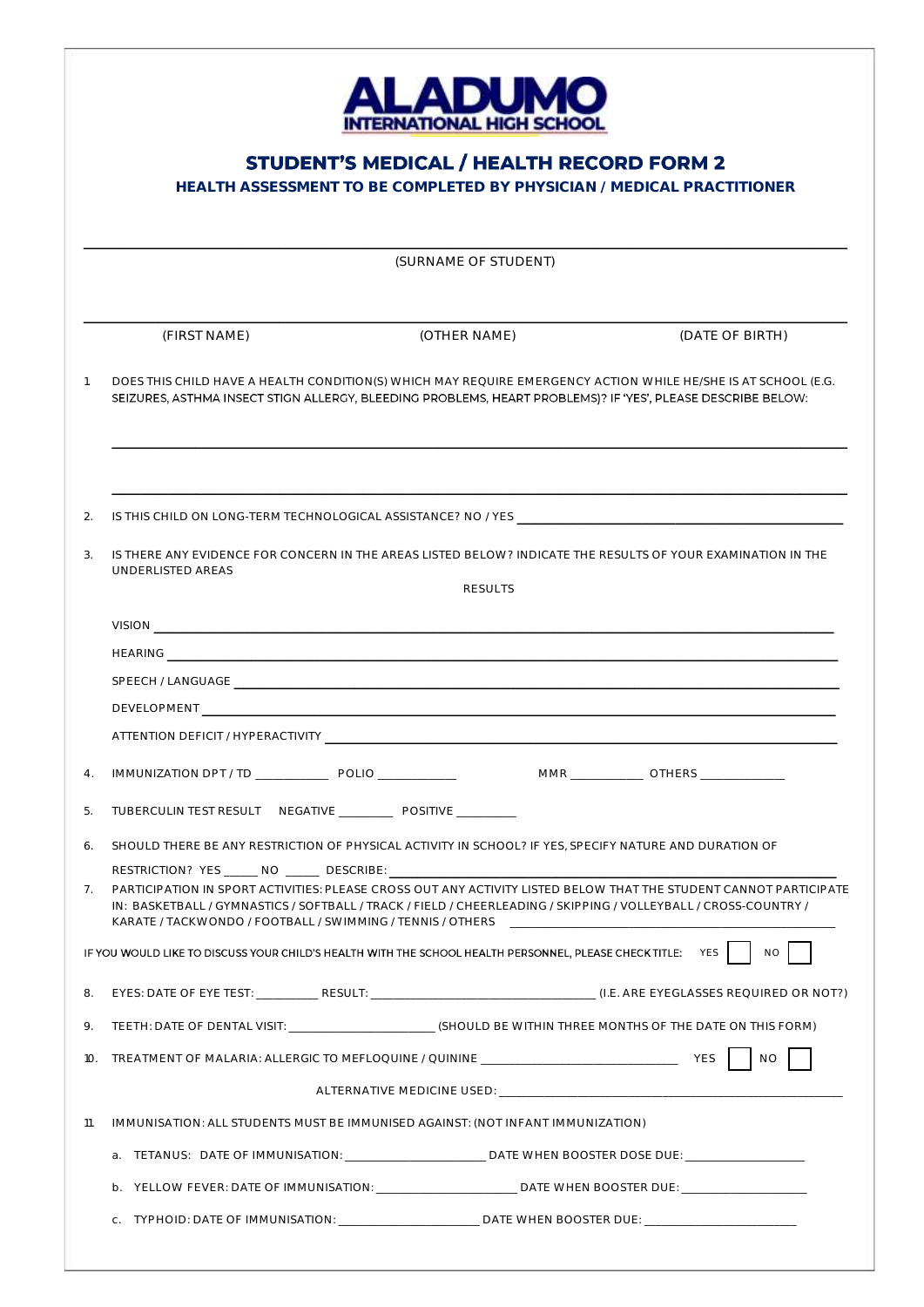|                 |                                                                                                                                                                                                                                                 |                                                                      | d. CEREBRO-SPINAL MENINGITIS: DATE OF IMMUNISATION: _______________ DATE WHEN BOOSTER DUE: __________________                                                                                                                          |                                                          |
|-----------------|-------------------------------------------------------------------------------------------------------------------------------------------------------------------------------------------------------------------------------------------------|----------------------------------------------------------------------|----------------------------------------------------------------------------------------------------------------------------------------------------------------------------------------------------------------------------------------|----------------------------------------------------------|
|                 |                                                                                                                                                                                                                                                 |                                                                      | e. HEPATITIS-B VACCINE: DATE OF IMMUNISATION: FIRST DOSE:                                                                                                                                                                              |                                                          |
|                 |                                                                                                                                                                                                                                                 |                                                                      |                                                                                                                                                                                                                                        |                                                          |
|                 |                                                                                                                                                                                                                                                 |                                                                      |                                                                                                                                                                                                                                        |                                                          |
| 12.             |                                                                                                                                                                                                                                                 |                                                                      |                                                                                                                                                                                                                                        |                                                          |
|                 |                                                                                                                                                                                                                                                 |                                                                      |                                                                                                                                                                                                                                        |                                                          |
| 13.             |                                                                                                                                                                                                                                                 |                                                                      |                                                                                                                                                                                                                                        |                                                          |
|                 |                                                                                                                                                                                                                                                 |                                                                      |                                                                                                                                                                                                                                        |                                                          |
|                 |                                                                                                                                                                                                                                                 |                                                                      | (IF YOUR WARD SUFFERS FROM SICKLE CELL ANAEMIA, PLEASE GIVE ALL NECESSARY DETAILS OF HISTORY AND TREATMENT ON A SEPARATE SHEET OF<br>PAPER FOR THE BENEFIT OF THE HIGH SCHOOL NURSE AND ATTENDING DOCTOR.)                             |                                                          |
|                 |                                                                                                                                                                                                                                                 |                                                                      | IT IS IMPORTANT FOR APRENTS / GUARDIANS OF ANY CHILD WITH CARDIO-VASCULAR AILMENTS. SICKLE CELL DISEASE AND EPILEPSY TO HAVE A<br>SCHEDULED INTERVIEW WITH THE AUTHORITIES REGARDING ARRANGEMENTS FOR CONTINUED CARE OF SUCH PATIENTS. |                                                          |
| 15.             | CHEST X-RAY: PRESENT A RECENT X-RAY OF SKELETAL FRAMEWORK AP & LATERAL.                                                                                                                                                                         |                                                                      |                                                                                                                                                                                                                                        |                                                          |
| 16.             | OTHERS:<br>a. ANAEMIA<br>b. ARTHRITIS<br>c. BLADDER PROBLEM / INJURY<br>d. CONVULSIONS / SEIZURES<br>e. FAINTING SPELLS<br>f. EAR PROBLEMS                                                                                                      | YES / NO<br>YES / NO<br>YES / NO<br>YES / NO<br>YES / NO<br>YES / NO | g. HEAD INJURY<br>h. KIDNEY PROBLEM / INJURY YES / NO<br>i. NOSE BLEEDS<br>j. TUBERCULOSIS<br>k. ULCER<br>I. WHOOPING COUGH                                                                                                            | YFS / NO<br>YES / NO<br>YES / NO<br>YES / NO<br>YES / NO |
| 17 <sub>1</sub> | LIST ANY SURGICAL OPERATIONS AND DATES:                                                                                                                                                                                                         |                                                                      |                                                                                                                                                                                                                                        |                                                          |
|                 |                                                                                                                                                                                                                                                 |                                                                      |                                                                                                                                                                                                                                        |                                                          |
|                 | $\mathbf{b}$ .                                                                                                                                                                                                                                  |                                                                      |                                                                                                                                                                                                                                        |                                                          |
|                 |                                                                                                                                                                                                                                                 |                                                                      |                                                                                                                                                                                                                                        |                                                          |
|                 |                                                                                                                                                                                                                                                 |                                                                      |                                                                                                                                                                                                                                        |                                                          |
|                 |                                                                                                                                                                                                                                                 |                                                                      |                                                                                                                                                                                                                                        |                                                          |
|                 | 18. HAS YOUR CHILD EVER HAD AN ILLNESS, CONDITION, OR INJURY THAT REQUIRED HIM / HER TO GO TO THE HOSPITAL EITHER AS AN<br>OVERNIGHT PATIENT OR OPD OR FOR X-RAYS; REQUIRED AN OPERATION; CAUSED HIM / HER TO MISS CLASS? YES $\Box \circ \Box$ |                                                                      |                                                                                                                                                                                                                                        |                                                          |
|                 | 19. IS YOUR CHILD UNDER MEDICAL CARE NOW? YES   NO                                                                                                                                                                                              |                                                                      |                                                                                                                                                                                                                                        |                                                          |
|                 |                                                                                                                                                                                                                                                 |                                                                      |                                                                                                                                                                                                                                        |                                                          |
|                 |                                                                                                                                                                                                                                                 |                                                                      |                                                                                                                                                                                                                                        |                                                          |
|                 | 20. HAS YOUR CHILD TAKEN ANY MEDICATION IN THE PAST YEAR? YES NO                                                                                                                                                                                |                                                                      |                                                                                                                                                                                                                                        |                                                          |
|                 | IF YES, WHY?<br>21. IS YOUR CHILD TAKING MEDICATIONS NOW? YES NO                                                                                                                                                                                |                                                                      |                                                                                                                                                                                                                                        |                                                          |
|                 | 22. HAS YOUR CHILD BEEN ILL FOR FIVE (5) CONSECUTIVE DAYS? YES   NO                                                                                                                                                                             |                                                                      |                                                                                                                                                                                                                                        |                                                          |
|                 |                                                                                                                                                                                                                                                 |                                                                      |                                                                                                                                                                                                                                        |                                                          |
|                 | YES NO<br>MEDICAL DIRECTOR?                                                                                                                                                                                                                     |                                                                      | DO YOU HAVE ANY WORRIES ABOUT YOUR CHILD'S HEALTH OR OTHER QUESRIONS YOU WOULD LIKE TO DISCUSS WITH THE                                                                                                                                |                                                          |